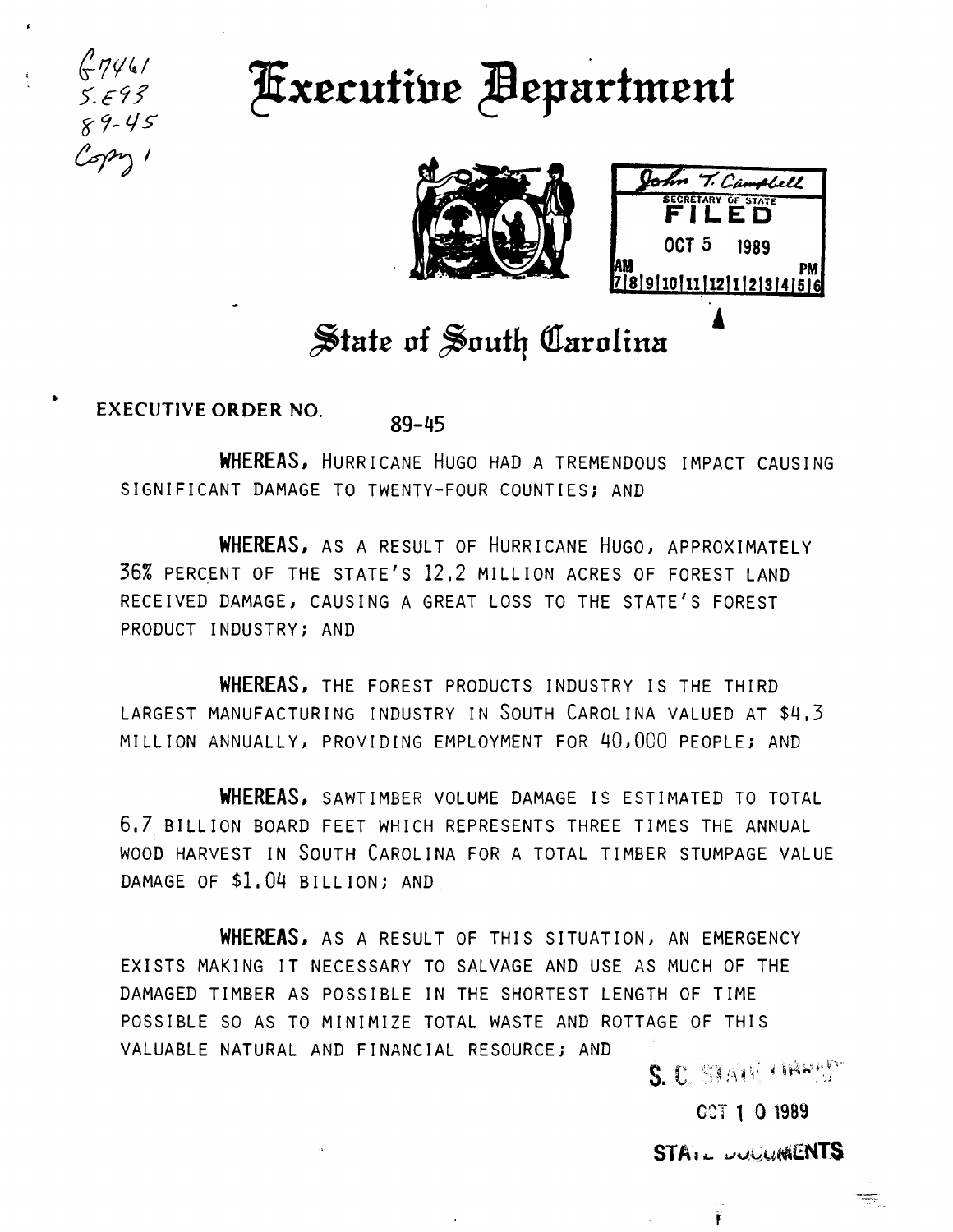PAGE TWO

WHEREAS, IT IS ESSENTIAL FOR THE STATE TO TAKE ACTION TO PROMOTE THE GENERAL WELFARE OF THIS IMPORTANT SECTOR OF ITS ECONOMY; AND

WHEREAS, OVERSIGHT OF THE PROBLEMS OF HARVEST, SALVAGE, FIRE PREVENTION AND REFORESTATION OF THE DAMAGED AND DESTROYED TIMBER AND PULPWOOD IS NECESSARY TO DEVELOP AN EFFICIENT AND EXPEDITIOUS PLAN FOR SOLVING THESE PROBLEMS IN THE FOREST PRODUCTS INDUSTRY,

NOW. THEREFORE, BY VIRTUE OF THE AUTHORITY VESTED IN ME AS GOVERNOR OF THE STATE OF SOUTH CAROLINA AND PURSUANT TO THE CONSTITUTION AND LAWS OF THIS STATE, I HEREBY CREATE THE GOVERNOR'S FOREST DISASTER SALVAGE COUNCIL TO CONSIST OF SEVENTEEN (17) MEMBERS SELECTED BY THE GOVERNOR REPRESENTING ALL SECTORS OF THE FOREST PRODUCTS INDUSTRY AND ITS REGULATORY STATE AND FEDERAL AGENCIES; IN PARTICULAR ONE MEMBER SHALL BE APPOINTED FROM EACH OF THE FOLLOWING AGENCIES: THE U, S, FOREST SERVICE; S. C, FORESTRY ASSOCIATION; S, C, FORESTRY COMMISSION; S, C. SOCIETY OF CONSULTING FORESTERS; AND THE AGRICULTURE STABILIZATION AND CONSERVATION SERVICE, ADDITIONAL MEMBERS SHALL INCLUDE THE GOVERNOR OR HIS DESIGNEE; THE COMMISSIONER OF AGRICULTURE OR HIS DESIGNEE; TWO MEMBERS OF THE S. C. STATE SENATE AND TWO MEMBERS OF THE S. C. HOUSE OF REPRESENTATIVES; A REPRESENTATIVE OF THE CLEMSON UNIVERSITY EXTENSION SERVICE; AND FIVE MEMBERS REPRESENTING MAJOR TIMBER PRODUCERS AND CONSUMING CORPORATIONS LOCATED IN SOUTH CAROLINA, THE CHAIRMAN SHALL BE APPOINTED BY THE GOVERNOR, THE COUNCIL MAY ENGAGE AN EXECUTIVE SECRETARY WITH MONEY RAISED BY THE COUNCIL, THE COUNCIL IS CHARGED WITH THE FOLLOWING DUTIES: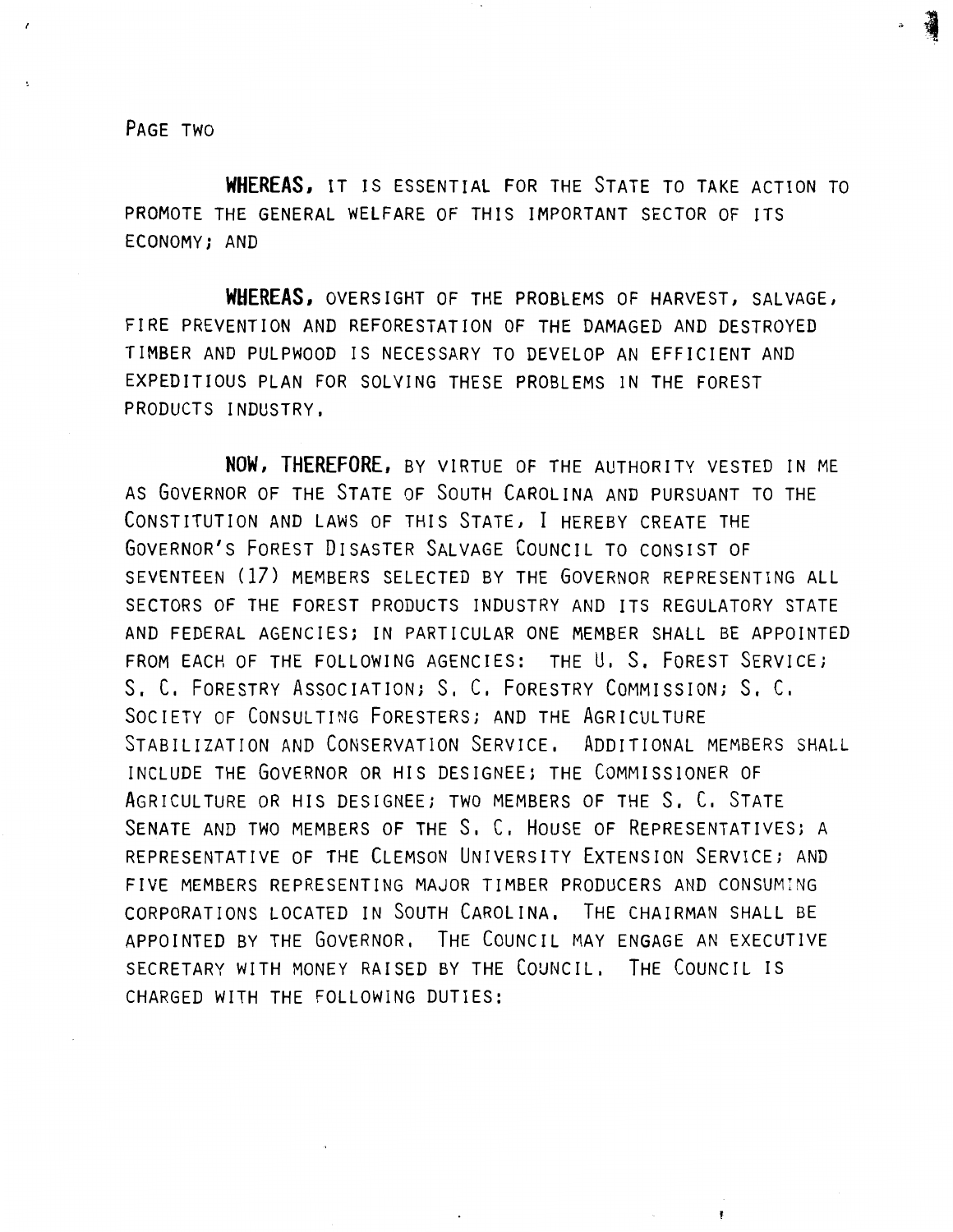PAGE THREE

'

 $\epsilon$ 

- A, MAKE IMMEDIATE DETERMINATIONS OF ALL FACTORS THAT RELATE TO NEEDED ASSISTANCE TO THE FOREST PRODUCTS INDUSTRYi
- B. To EXPLORE IN DETAIL AND IN DEPTH ALL AVENUES OF ASSISTANCE; AND

 $\mathbf{r}$ 

C, To MAKE SPECIFIC RECOMMENDATIONS OF THE MOST EFFICIENT AND EFFECTIVE PROCEDURES FOR REALIZING THE GREATEST RETURN ON THESE DAMAGED RESOURCES.

THE COUNCIL SHALL ESTABLISH SUBCOMMITTEES TO WORK UNDER THE COUNCIL'S DIRECTION, EACH SUBCOMMITTEE SHOULD BE MADE UP OF INDIVIDUALS SELECTED ON THE BASIS OF EXPERTISE ON THE MATTERS IN THEIR CHARGE, THESE COMMITTEES SHALL DO THE FOLLOWING:

- 1, INFORMATION: TO DEVELOP AN INFORMATIVE NETWORK TO INFORM RESIDENTS, HOMEOWNERS AND THE GENERAL PUBLIC OF SALVAGE EFFORTS,
- 2. UTILIZATION: SHALL CONTACT LARGE WOOD USERS BOTH INSIDE AND OUTSIDE OF SOUTH CAROLINA TO MAXIMIZE EFFORTS TO PROCESS AND PRESERVE WOOD FOR AS LONG AS POSSIBLE,
- 3, TRANSPORTATION: SEEKS SOLUTION IN THE READINESS AND IN DEVELOPING A TRANSPORTATION NETWORK TO GET SALVAGE TIMBERS TO CONSUMERS,
- 4, ENVIRONMENT: TO SERVE THE NEEDS OF THE TIMBER INDUSTRY WITH RESPECT TO ENVIRONMENTAL REQUIREMENTS AND CONCERNS,
- 5, INSPECTION: TO PROVIDE CONSTANT REVIEW OF CONDITIONS IN THE FIELD SO AS TO ENSURE MAXIMUM SALVAGE EFFORTS,

 $\mathbf{r}$ 

THIS COUNCIL SHALL CONTINUE TO OPERATE UNTIL THE CRISIS HAS BEEN ALLEVIATED, IT SHALL BE THE DUTY OF EVERY DEPARTMENT, AGENCY, OFFICE AND INSTITUTION OF THE STATE OF SOUTH CAROLINA AND THE OFFICERS THEREOF, TO COOPERATE WITH AND ASSIST THE COUNCIL IN